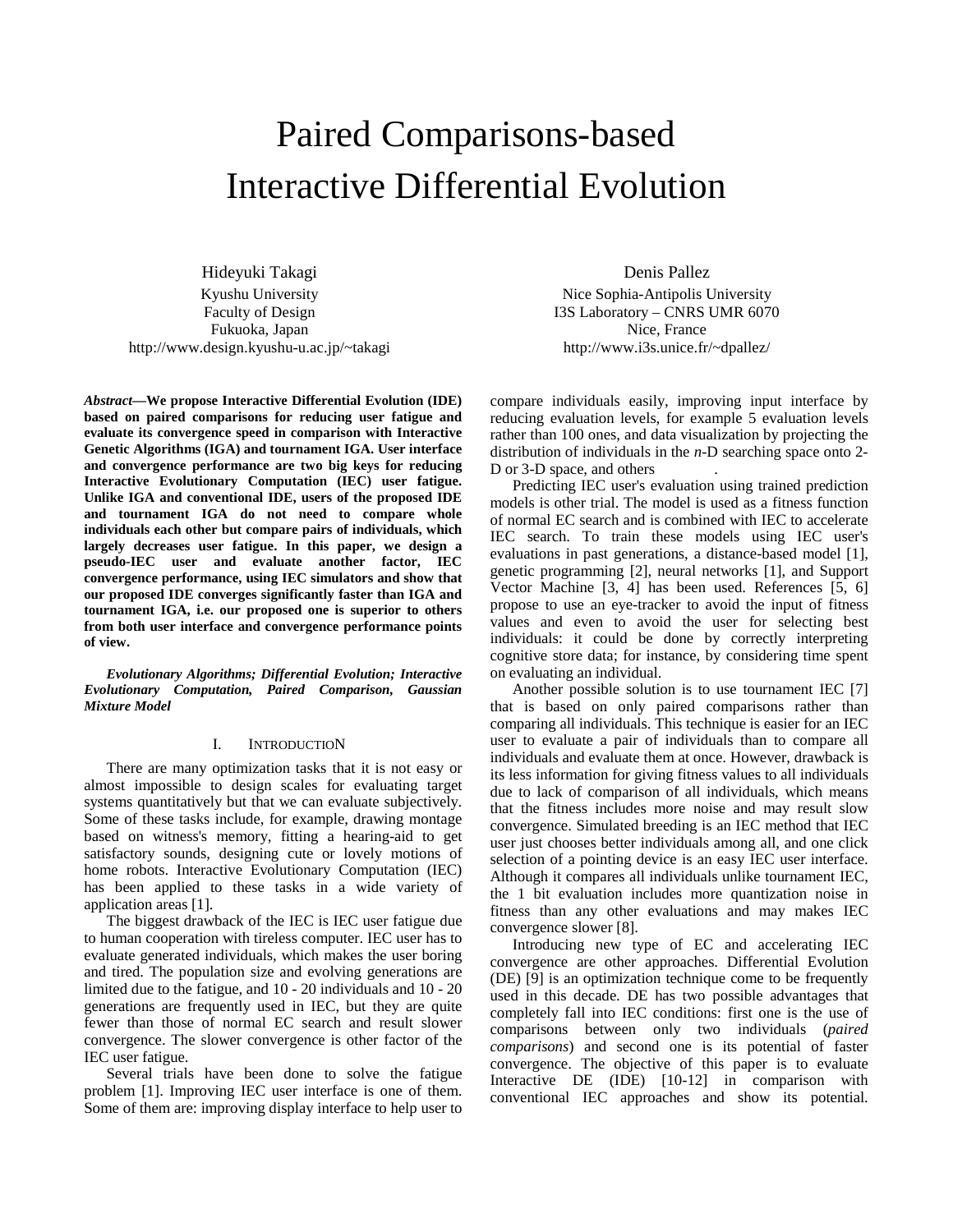Unfortunately, IDE in the references [10-12] did not use the first feature of paired comparisons. Particle Swarm Optimization (PSO) can be used as an EC part in IEC. As PSO is sensitive to quantization noise in IEC fitness, better performance of Interactive PSO than Interactive Genetic Algorithms (IGA: Interactive GA) is achieved by combining some methods reducing the effect of the quantization noise in fitness with Interactive PSO [8].

The objective of this paper is to show better convergence performance of our proposed paired comparison-based IDE than convectional IEC algorithms through IEC simulation. Since the advantage of its paired comparison in comparison with many comparison of conventional IGA is obvious, the proposed IDE is the best if the proposed IDE is faster than tournament IGA or faster than or equal to IGA.

We explain EC algorithms used in our study including GA and DE in section II and how individuals are evaluated in interactive frameworks in section III. Section IV evaluates how IDE converges in comparison of three conventional IEC approaches.

#### II. EC ALGORITHMS

We compare four EC algorithms (DE, Genetic Algorithm (GA), tournament1-GA, and tournament2-GA) with/without an IEC framework. Let us first present what is tournament-GA and next what is DE.

## *A. Tournament Genetic Algorithms (TGA)*

Reference [13] was the first who proposed *competitive fitness* that does not use absolute values of a fitness function but relative evaluation. Reference [7] was the first that applied the tournament fitness to IEC. It also proposed a tournament IEC that uses not only which is better of a paired individual but also how better into their final fitness values.

The *tournament1-GA* is a GA in that individuals are evaluated thanks to competitive fitness called *singleelimination tournament* in [13, 14]. Individuals are paired at random, and play one game per pair. Losers of games are eliminated from the tournament… This process continues until the tournament has only one champion left. The fitness of an individual is the number of games played. In the interactive case, i.e. tournament1-IGA, IEC user just chooses one of two displayed individuals.

The *tournament2-GA* is a GA in that individuals are evaluated thanks to another competitive fitness based on single-elimination tournament first proposed in [7]. The fitness is computed based on not only given the number of games played but also how far between a paired individual. For instance, we start by giving a fitness of 10 to the champion of the tournament. Individual which has lost against the champion is given champion's fitness, i.e. 10, minus the difference between it and the champion and so on for all individuals. In the interactive case, the difference between both individuals is supposed to be given by the user and previous fitness values are also made discrete in *n*evaluation levels.

An individual that has fought against the tournament's champion in the first game, i.e. it lost the tournament at the first game, it will have a better fitness in tournament2 than in tournament1.

## *B. Differential Evolution (DE)*

The point is that *comparing two vectors* is only the evaluation of DE. We believed that this *paired comparison* is the big advantage of DE to use for IEC. However, work done by [10-12], that seems to be first work on Interactive DE, did not use this big potential to reduce IEC user fatigue and asked an IEC user to choose better individuals among shown all eight individuals.

DE is a population based, stochastic and continuous function optimizer [9] where distance and direction information from current population is used to guide the search process [15]. DE is known to be able to handle nondifferentiable, nonlinear and multimodal cost functions, to be parallelized to cope with computation intensive cost functions, easy of use, and well suited for rapid convergence, i.e. consistent convergence to the global minimum in consecutive independent trials.

Basically, for each individual of the population (*parent* or *target vector*), first generate a *mutant vector* by adding weighted difference (*difference vector*) between two randomly chosen vectors (*parameter vectors*) to the third chosen vector (*base vector*). Secondly, the *trial vector* is obtained from the mutant vector and the target vector using binomial or exponential crossover. Finally, target vector is replaced with a better vector of either of the trial one or the target one. There are some variations in how to determine the base vector. More details could be obtained in [9, 15].

## III. EVALUATION TASK

#### *A. Pseudo-IEC User*

Human cannot conduct thousands of evaluations under completely same conditions and is not unreliable to evaluate the convergence of IDE by comparing with those of conventional IEC methods. We should evaluate them with an IEC simulation by designing a pseudo-IEC user even if we evaluate our proposed paired comparison-based IDE with human IEC user later [8].

There are three IEC features that we must realize in the pseudo-IEC user:

- (1) evaluation characteristics with less complexity,
- (2) relative fitness in each generation, and
- (3) discrete fitness in *n*-evaluation levels.

Furthermore, the evaluation characteristics of the pseudo-IEC user should be controlled parametrically.

We realized the (1) using a Gaussian Mixture Model described in section III.B. The (2) is realized thanks to *competitive* fitness function [7, 13, 14] explained in section II.A, and the (3) is realized by dividing the range of the best fitness and the worst fitness obtained thanks Gaussian Mixture Model in *n*-evaluation levels in each generation.

The reason why we use the Gaussian Mixture Models consisting of four Gaussian Mixture functions is to emulate the evaluation landscape in human mind. IEC task may not be a unimodal but not complex because IEC users can reach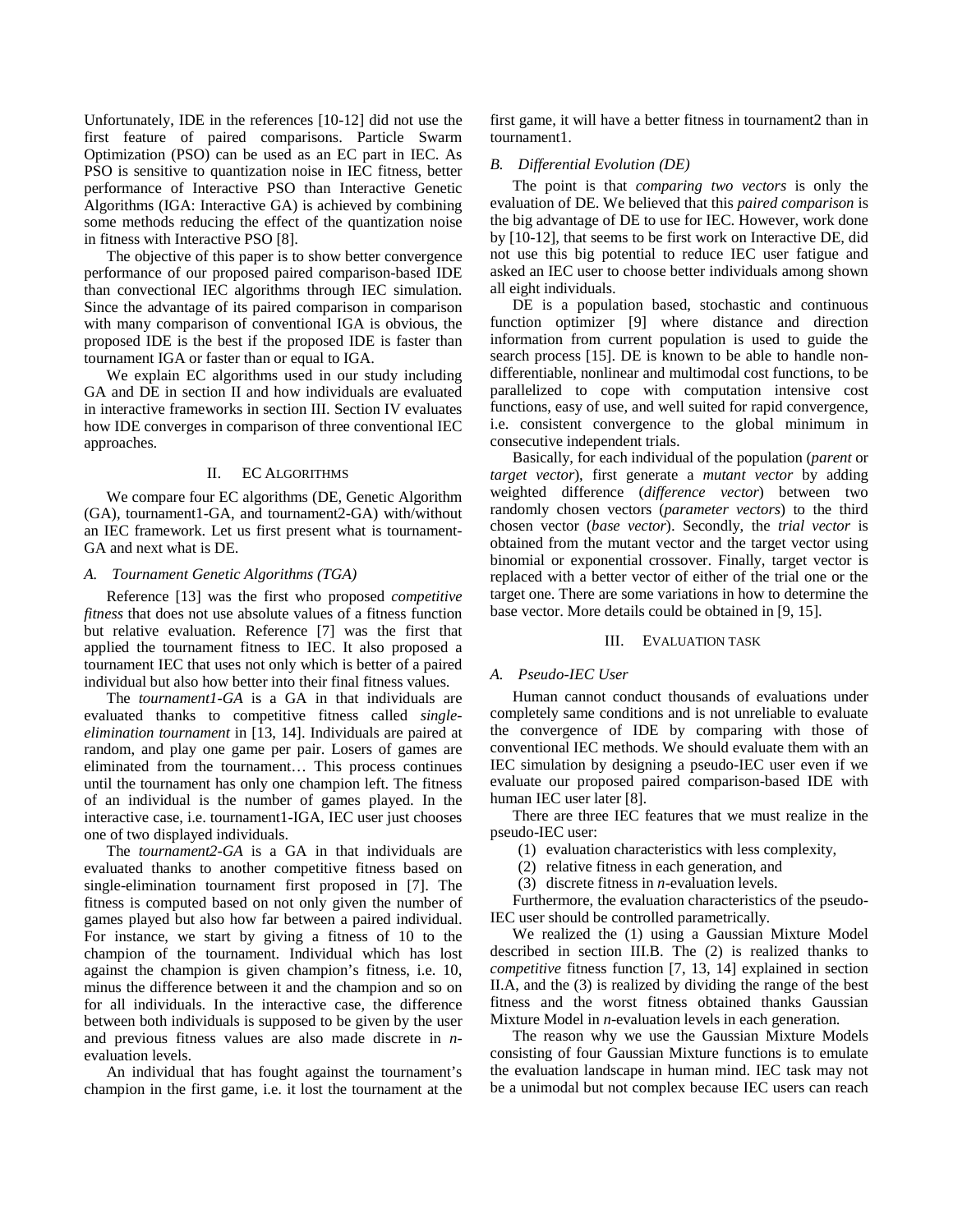to satisfactory solutions with less number of population size and generations (see Figure 1).

## *B. Gaussian Mixture Model*

Our evaluation tasks are 4 different dimensional Gaussian Mixture Models in 3-D, 5-D, 7-D, and 10-D. We design to make all their function characteristics same to control our experimental complexities by changing only the dimensionality. They are expressed as:

$$
f(x_1, \dots, x_n) = \sum_{i=1}^k a_i \exp\left(-\sum_{j=1}^n \frac{(x_{ij} - \mu_{ij})^2}{2\sigma_{ij}^2}\right) \tag{1}
$$

where *k* and *n* are the number of Gaussian functions and the dimensionality, respectively;  $k=4$  and  $n=3, 5, 7$ , and 10 in this paper.  $a_i$ ,  $\sigma_{ij}$  and  $\mu_{ij}$  represent the height, the standard deviation and the central position of the *i-th* Gaussian function, respectively. Parameters values that we used for our model are the following:

 = 2 2 2 2 2 2 2 2 2 2 1 1 1 1 1 1 1 1 1 1 2 2 2 2 2 2 2 2 2 2 1.5 1.5 1.5 1.5 1.5 1.5 1.5 1.5 1.5 1.5 <sup>σ</sup> , = 3 4.1 3.4 3.1 *a* and − − − − − − − 1 5.1 2 5.2 1 5.1 2 5.2 1 5.1

 $\overline{\phantom{a}}$  $\begin{bmatrix} 1 & 1.3 & 2 & 2 & 1 & 1 & 1.3 \\ 0 & -2 & 3 & 1 & 0 & -2 & 3 & 1 & 0 & -2 \\ -2.5 & -2 & 1.5 & 3.5 & -2.5 & -2 & 1.5 & 3.5 & -2.5 & -2 \\ -2 & 1 & -1 & 3 & -2 & 1 & -1 & 3 & -2 & 1 \end{bmatrix}$  $\begin{bmatrix} 0 & -2 & 3 & 1 & 0 & -2 & 3 & 1 & 0 & -2.5 & -2 & 1.5 & 3.5 & -2.5 & -2 & 1.5 & 3.5 & -2.5 & -2 & 1 & -1 & 3 & -2 & 1 & -1 & 3 & -2 & 1 \end{bmatrix}$ =  $\mu = \begin{bmatrix} 0 & -2 & 3 & 1 & 0 & -2 & 3 & 1 & 0 & -2 \\ -2.5 & -2 & 1.5 & 3.5 & -2.5 & -2 & 1.5 & 3.5 & -2.5 & -2 \\ -2 & 1 & -1 & 3 & -2 & 1 & -1 & 3 & -2 & 1 \end{bmatrix}$ . These values

have been chosen such as Gaussian Mixture Model landscape has four peaks more or less overlapped to emulate human decision making as shown in Figure 1. In such a case, boundaries between classes of evaluation are not precise.



Figure 1. 3D view of a 4D Gaussian Mixture Model used in our experiments.

## IV. EXPERIMENTAL RESULTS

#### *A. Experimental conditions*

Genotype is a vector of float values; each float value is represented as an array of 12 bits. Vector's dimension is equal to the Gaussian Mixture Model's dimension (3, 5, 7 or 10). Crossover operator is a multipoint crossover with a 100% rate. Mutation rate is 5%. We use a tournament selection operator made of 2 individuals for each tournament. For all experiments, 100 runs are done during

100 generations. For IEC framework, fitness is discretized into 5 evaluation levels (as explained in section III.A).

Our experiments are also conducted with two different population sizes of 16 and 128. The former corresponds to the population size when a human IEC user runs IEC experiments, while the latter corresponds to that for normal EC search and is conducted as the reference for comparing with convergence characteristics of IEC. Population size had also been chosen because of implementation of singleelimination tournament (cf. section II.A); size needs to be *a power of two*, otherwise some individuals will not have the same number of wins.

As mentioned in section II.B, different strategies exist for DE and we used DE/best/1/bin algorithm that is a standard one.

All following remarks are based on the best fitness and not on the average of fitness.

# *B. Comparison of DE and three other EC algorithms as References*

In general :

- EC with smaller population size is harder than that with more population size,
- higher dimensional tasks is more difficult,
- tournament GA's use less information for selection than normal GA that selects better parents by comparing all individuals, which implies that the normal GA converges faster than the tournament GA's in general, and
- from the observations of EC research in this decade, DE seems to converges faster than normal GA.

Figure 3 to Figure 10 show all these general observations. This is why we may believe that our four EC algorithms run correctly though we have not applied sign tests to these results.

#### *C. Comparison of IDE and three other IEC algorithms*

From the practical IEC point of view, we should note that practical generation numbers would be 10 - 20 (maybe at most 30) and a population size would be up to 20. However, convergence curves till 100 generations in graphs are useful to observe general characteristics of IEC.

From convergences till 20-30 generations in Figure 11 to Figure 14, which is a practical use of IEC conditions, it seems that there are no significant differences among 4 EC methods except the simplest task of the 3-D Gaussian Mixture Model. We should apply a sign test or Wilcoxon sign test and confirm whether this view is correct; we do it in the next session.

Comparison of Figure 11 until Figure 14 and Figure 15 until Figure 18 shows that:

- normal IGA with big population size works well in early generations, and
- IDE runs better in later generations, i.e. IDE is a slow starter than IGA. Although we cannot use IEC with big population size and Figure 15 to Figure 18 are not realistic, analysis of the reason of the IDE's slow starter may give us a hit to be applied to practical IEC conditions of less population size in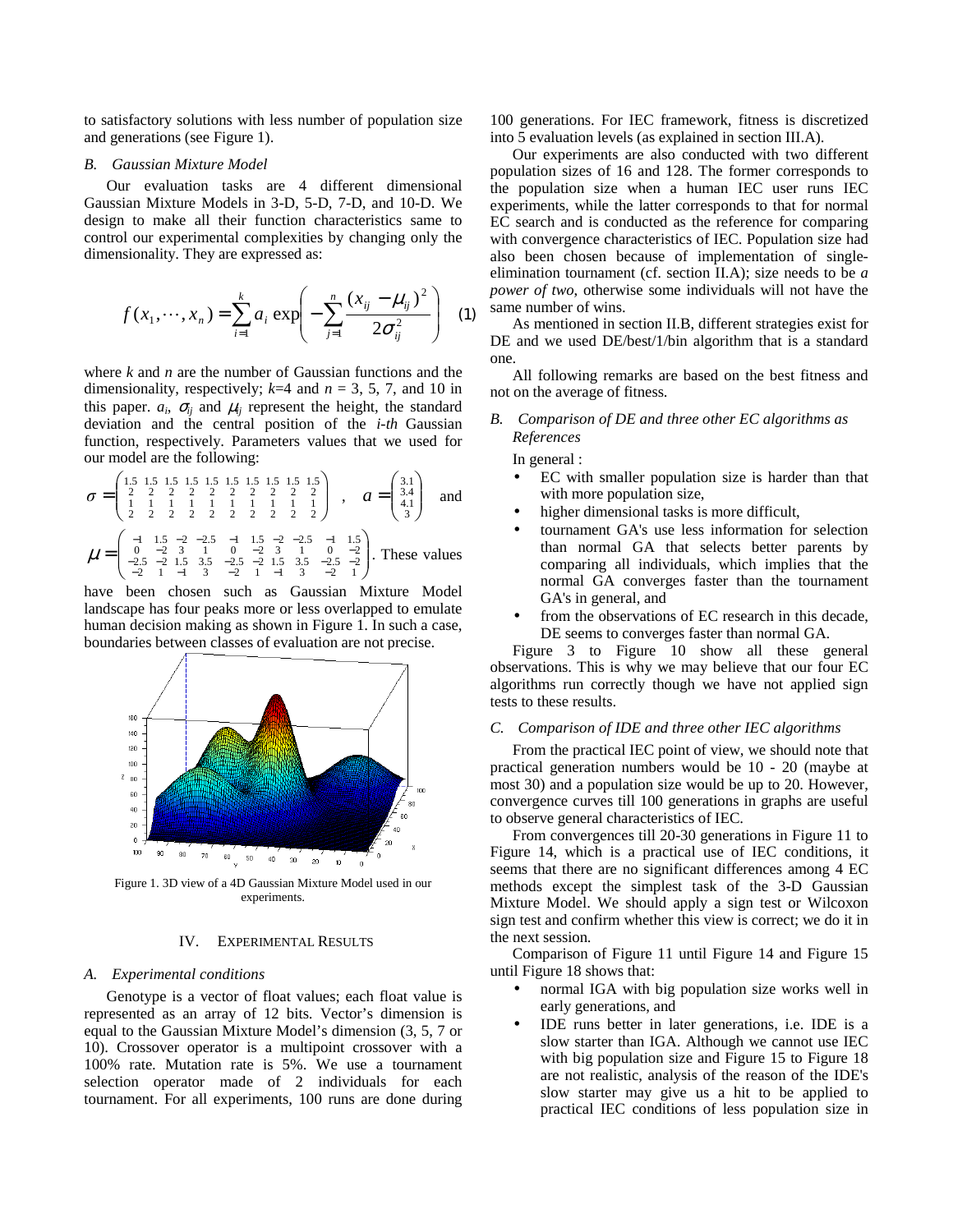fewer generations and improve IDE in practical conditions.

#### *D. Results*

Unlike DE and GA, two tournament GA's use rank order fitness, i.e. relative fitness. All IDE, IGA, and tournament IGA use relative fitness. If we make a graph of these relative fitness along with generations, of course we cannot observe convergence. Normalization of fitness also cannot solve it. However, for making comparisons, we must observe their convergence in a searching space with their absolute function values of the individuals evolved based on the relative fitness.

## V. DISCUSSION

We statistically tested whether DE or IDE is significantly better than others or worse than the best at each generation. Results are shown in Figure 2.



Figure 2. Sign test for DE (IDE); blue dots mean that DE (or IDE) is significantly better than others in the (1) case, and the red dots mean that DE (IDE) is significantly poorer than at least one of others.

Our observation is that

- DE is always the best or at least not poorer than others significantly in early generations. It becomes the best after 10-20 generations for three different complexities of tasks with small (16) and large (128) population size.
- IDE with 16 population size shows similar tendency. However, the generations that the IDE becomes significantly better than other after about the  $10<sup>th</sup>$ generation for simple task (3-D Gaussian mixture model) and  $40<sup>th</sup>$  generation for complex tasks (5-D, 7-D, and 10-D models).
- IDE with 128 population size does not have reality as IEC, and its results themselves are not important.

#### VI. CONCLUSION

Better IEC user interface and fast convergence are necessary to reduce IEC user fatigue. We proposed paired comparison-based IDE that can reduce IEC user fatigue greatly than comparison of all individuals. Especially, it is effective when IEC tasks handle individuals displayed timesequentially, i.e. sounds or movies. Since this advantage is obvious, we evaluated another key point, convergence speed and show the superiority of IDE to IGA and two tournament IGA's. From these two advantages of the IDE, we can say that our proposed IDE is the better than conventional IDE, IGA, and tournament IGA's.

Our next step of this research is to evaluate these advantages of our IDE found though IEC simulations is really effective for human IEC. We are planning to evaluate the proposed IDE using real human users.

#### VII. REFERENCES

- [1] H. Takagi, "Interactive Evolutionary Computation: Fusion of the Capacities of EC Optimization and Human Evaluation," in IEEE, 2001, pp. 1275-1296.
- [2] D. Costelloe and C. Ryan, "Genetic Programming for Subjective Fitness Function Identification," in Genetic Programming, LNCS, Ed., 2004, pp. 259-268.
- [3] X. Llorà and K. Sastry, "Combating User Fatigue in iGAs : Partial Ordering , Support Vector Machines and Synthetic Fitness," in GECCO, Washington, D.C., USA, 2005, pp. 1363 - 1370.
- [4] X. Llorà, K. Sastry, and F. Alias, "Analyzing Active Interactive Genetic Algorithms using Visual Analytics," in Genetic and Evolutionary Computation (GECCO), Seattle, Washington, USA, 2006, pp. 1417-1418.
- [5] T. Holmes and J. Zanker, "Eye on the Prize: Using Overt Visual Attention to Drive Fitness for Interactive Evolutionary Computation," in GECCO (Genetic and Evolutionary Computation COnference), Atlanta, Georgia, USA, 2008, pp. 1531-1538.
- [6] D. Pallez, P. Collard, T. Baccino, and L. Dumercy, "Eye-Tracking Evolutionary Algorithm to minimize user fatigue in IEC applied to Interactive One-Max problem," in GECCO (Genetic and Evolutionary Computation COnference), University College, London, 2007, pp. 2883-2886.
- [7] B. Johanson, "Automated Fitness Raters for the GP-Music System," University of Birmingham, Masters Degree Final Project 1997.
- [8] Y. Nakano and H. Takagi, "Influence of Quantization Noise in Fitness on the Performance of Interactive PSO," in Congress on Evolutionary Computation, Trondheim, Norway, 2009.
- [9] R. Storn and K. Price, "Differential Evolution A Simple and Efficient Heuristic for global Optimization over Continuous Spaces," Journal of Global Optimization, vol. 11, pp. 341–359, 1997.
- [10] T. Akbal, G. N. Demir, A. E. Kanlikiliçer, M. C. Kus, and F. H. Ulu, "Interactive Nature-Inspired Heuristics for Automatic Facial Composite Generation," in Genetic and Evolutionary Computation Conference (GECCO), Undergraduate Student Workshop, Seattle, WA, USA, 2006.
- [11] A. E. Kanlıkılıçer, "Interactive Differential Evolution for Facial Composite Generation," in Genetic and Evolutionary Computation (GECCO), Seatle, USA, 2006.
- [12] B. Kurt, A. S. Etaner-Uyar, T. Akbal, N. Demir, A. E. Kanlikilicer, M. C. Kus, and F. H. Ulu, "Active Appearance Model-Based Facial Composite Generation with Interactive Nature-Inspired Heuristics " in Multimedia Content Representation, Classification and Security, Lecture Notes in Computer Science. vol. 4105, 2006, pp. 183-190.
- [13] P. J. Angeline and J. B. Pollack, "Competitive Environments Evolve Better Solutions for Complex Tasks," in 5th International Conference on Genetic Algorithms, Urbana/Champaign IL, USA, 1993, pp. 264 - 270.
- [14] L. Panait and S. Luke, "A Comparison Of Two Competitive Fitness Functions," in GECCO (Genetic and Evolutionary Computation COnference), 2002, pp. 503 - 511.
- [15] A. P. Engelbrecht, Computational Intelligence: An Introduction, Second Edition ed.: John Wiley and Sons, 2007.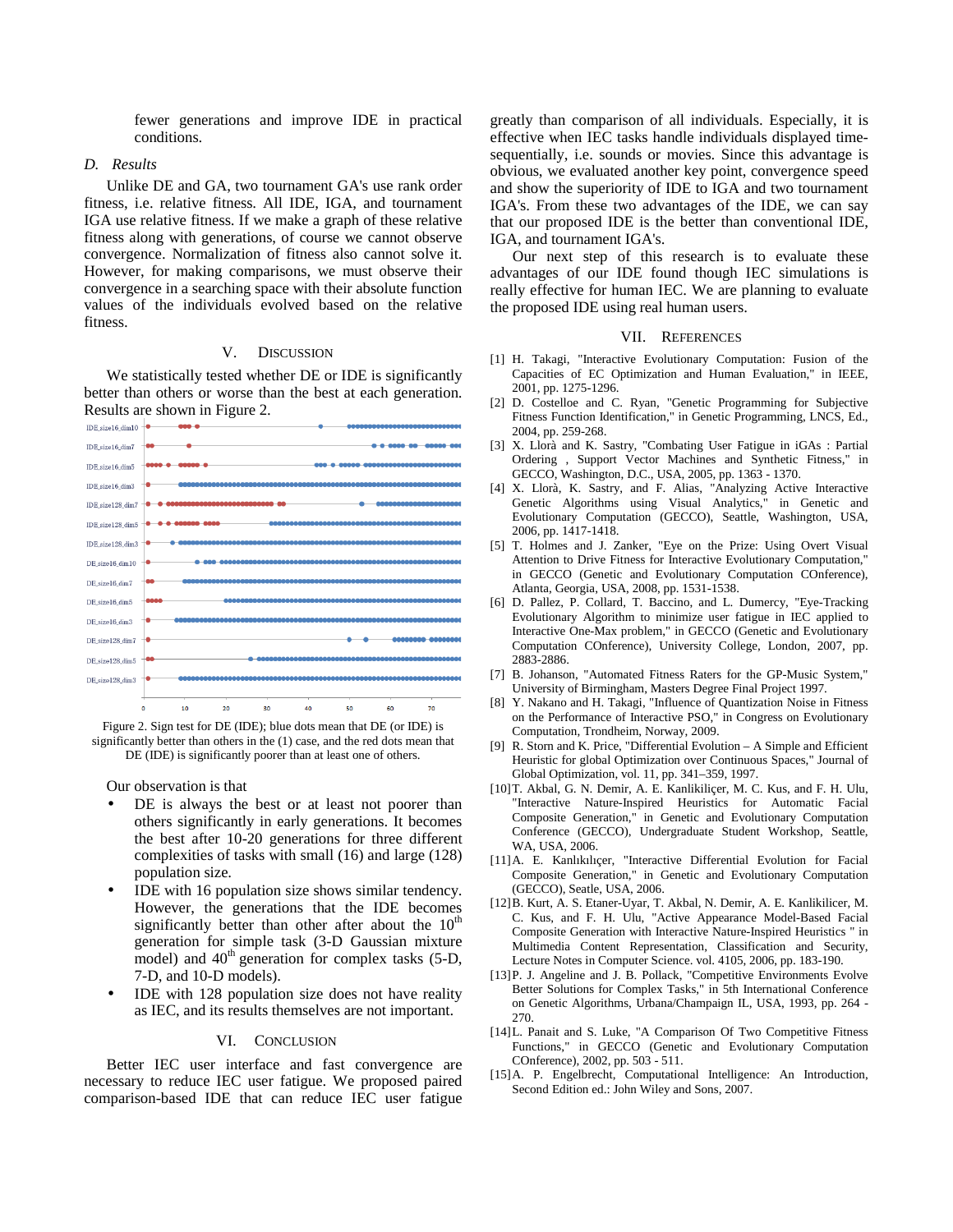

Figure 3. EC Task is 3-D Gaussian Mixture Model (16 individuals).



Figure 4. EC Task is 5-D Gaussian Mixture Model (16 individuals).



Figure 5. EC Task is 7-D Gaussian Mixture Model (16 individuals).



Figure 6. EC Task is 10-D Gaussian Mixture Model (16 individuals).



Figure 7. EC Task is 3-D Gaussian Mixture Model (128 individuals).



Figure 8. EC Task is 5-D Gaussian Mixture Model (128 individuals).



Figure 9. EC Task is 7-D Gaussian Mixture Model (128 individuals).



Figure 10. EC Task is 10-D Gaussian Mixture Model (128 individuals).